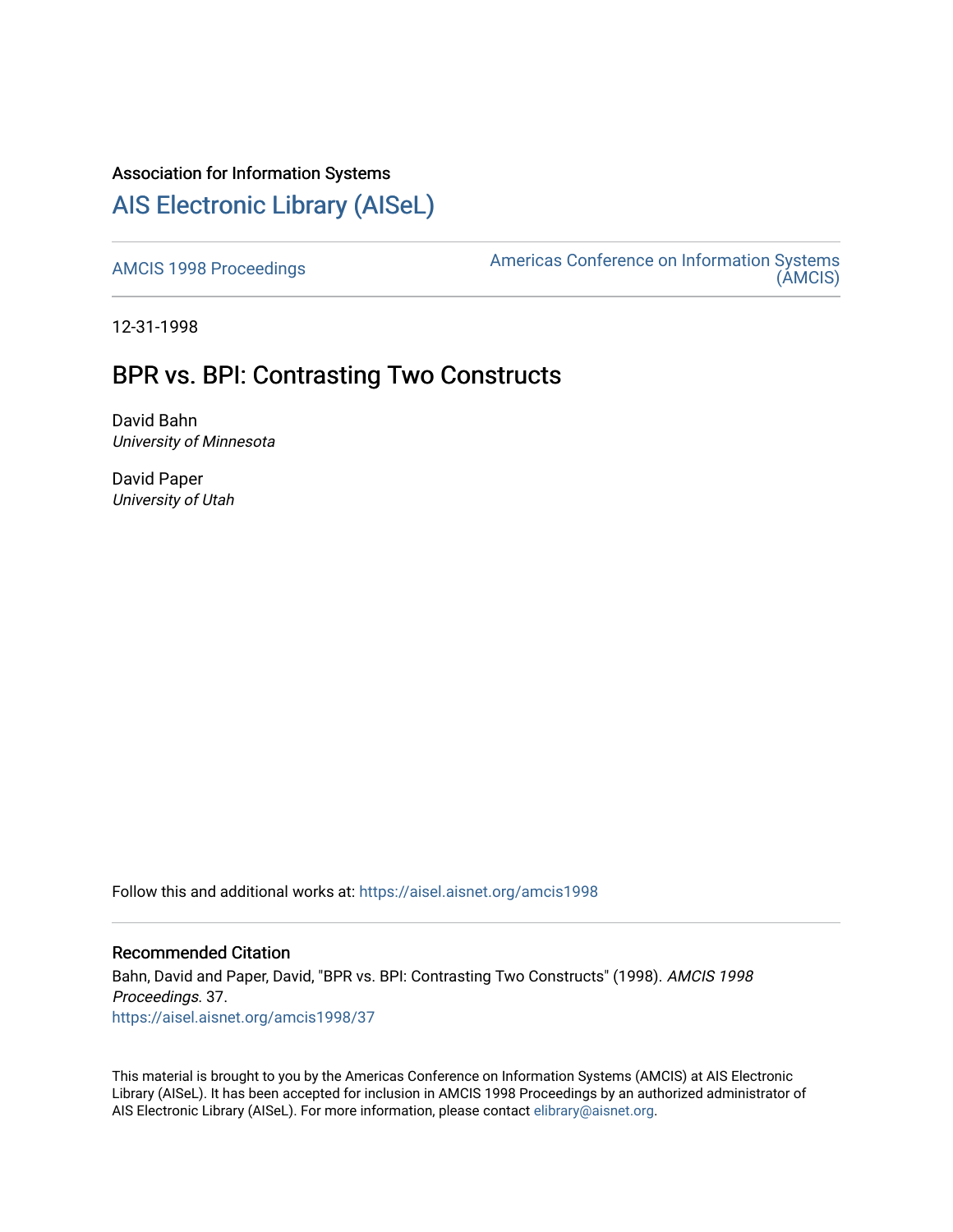# **BPR vs. BPI: Contrasting Two Constructs**

### **David Bahn**

University of Minnesota

# **David Paper**

University of Utah

### **Abstract**

*As the efficacy of business process reengineering (BPR) has come under question, organizations are seeking ways to modify its implementation. This has led to some semantic confusion over alternate methodologies for changing an organization's business processes. This paper attempts to reduce confusion by distinguishing between BPR and BPI (business process improvement).* 

#### **Difficulties with BPR**

BPR began gaining international popularity at the beginning of the decade. It was touted as a revolutionary method for redesigning business processes for enhanced organizational performance in several areas:

- significant reductions in cycle time, costs  $\&$  waste
- significant increases in customer satisfaction
- concurrent improvement of alignment of core business processes with organizational objectives

However, accompanying the press headlines that BPR was the 'savior' of the inefficient organization was the reality that many organizational experiments with reengineering produced disappointing or inadequate results [Vogl, 1995].

Recently, a debate over the 'evils' of BPR have been raging. Many people are concerned that BPR has come to mean just another politically correct term like 'restructuring', 'flattening', 'downsizing' or 'rightsizing' created to ease the pain associated with issuing pink slips to redundant employees. Employees' resistance to BPR can be very strong because of fears that they may be 'reengineering themselves out of a job'. Without grass-root support from the people that actually do the work at the process level, BPR efforts appear doomed to failure. Yet even advocates of BPR have pointed out that comprehensive team building to foster collective ingenuity among employees is critical to the success of BPR [Hammer & Stanton, 1995].

However, is BPR itself at fault or are there simply negative connotations that many people associate with it? Davenport [1993, p.188] suggests that BPR should indeed be practiced in a more thoughtful and proactive manner, but "... given that transformational change is usually driven by a clear if not immediate threat, organizations of necessity tend toward a revolutionary rather than evolutionary approach."

Confusion escalates when we consider how organizations are actually endeavoring to change their business processes. Some organizations are seriously attempting to redesign the way that they conduct their businesses. However, other organizations merely adopt a dogma of improving their business processes. Serious organizations have a commitment from top management and employees to make BPR work, as they realize that real change is only accomplished cooperatively. Others merely interject new terminology to politically align themselves with popular press proclamations about BPR without any real intention to confront change. In this context, BPR has often been used as an excuse to increase stock prices and slash costs by eliminating workers. Such actions only confuse the true meaning of initiatives to change business processes.

## **BPI as a Potential Alternative to BPR**

As a result of these difficulties with BPR, a new term has surfaced in the literature that embraces a democratic and evolutionary (rather than revolutionary) approach to changing business processes. Strassmann [1994] calls this approach business process improvement (BPI). He proposes that the first step of BPI is to gain widespread support for change prior to embarking on a reengineering project. Subsequently, the employees who are responsible for executing business process change must produce a detailed description of their current practices. Only after this 'as is' analysis has been performed can the employees begin to set forth a variety of alternative plans for changing and improving their organization's business processes. Some have called this methodology "reengineering with a dirty sheet of paper" [Lemons & Crom, 1995], thus emphasizing its anchoring of process change initiatives in the context of evolution from existing business practices.

Nevertheless, as a new term like BPI hits the popular press, there exists a tendency to abuse it. Since many people have had bad experiences with BPR, those organizations that seek to continue misusing the mantra of business process change in order to justify new cost cutting schemes may react by simply substituting the term BPI for BPR. Even the issue of fostering employee involvement in business process change can be a catechism expropriated by those who seek to declare commitment to reengineering efforts. After all, reengineering advocates themselves have seemed to identify people as an important component of BPR: "Companies don't reengineer processes; people do" [Hammer and Champy, 1993, p.102].

#### **BPR/BPI Distinctions**

In order to clarify the distinctions between BPI and BPR approaches, we will contrast them across a number of defining characteristics. Of course, it is unlikely that any project-based effort to engender changes in an organization's business processes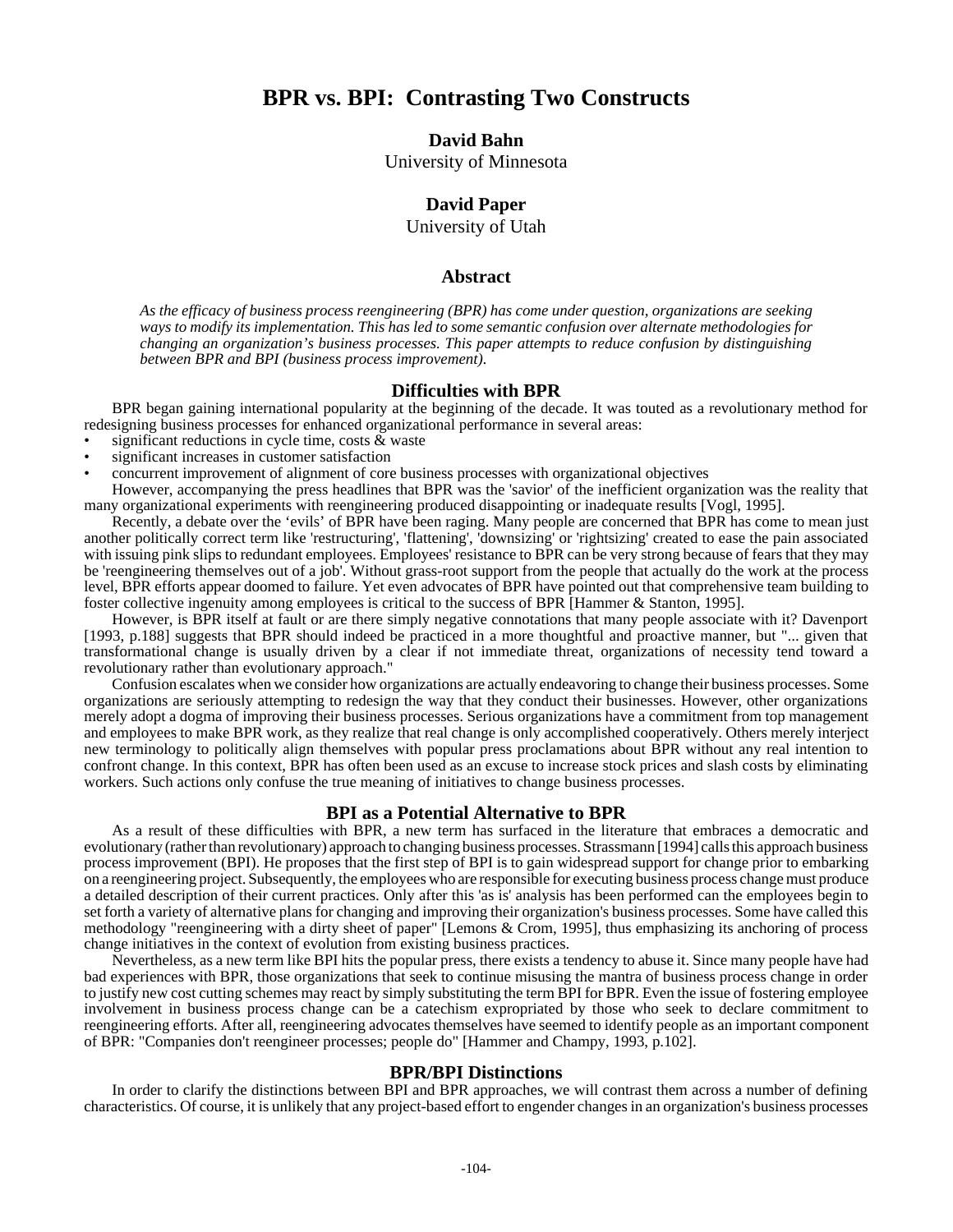will be exactly congruent with the characteristics of either BPI or BPR. Nevertheless, two kinds of factors stand out as potentially distinguishing BPR and BPI:

- The organizational context in which projects to engender business process change are launched
- The manner in which implementation of process changes occurs

#### *Organizational Context of BPR vs. BPI*

BPR tends to be cross-functional in scope. BPR is usually undertaken to rethink core business processes. A core process, by its very nature, crosses functional lines. BPR projects also tend to be very large in scale and tend to encompass complex interdependencies between departments. In contrast, BPI tends to focus on smaller projects. Since a business process can cross functional lines, BPI projects are not inherently constrained within a single functional area and could necessitate coordination between different functional areas. However, participants in BPI teams can work on their piece of the project without interacting with other functions' staff since the changes encompassed by BPI are not as radical nor as complex in their interdependencies.

BPR sponsorship is typically manifest as a commitment from senior executives since they are the only ones in an organization who can mandate that different departments should work together. BPI sponsorship can be on a departmental level. BPR tends to be more complex than BPI projects since BPR focuses on enterprise-wide process change rather than smaller changes.

Team composition for BPR projects must be cross- functional to involve key people along the process path. BPI may not even need teams depending on the scope and scale of the process changes that are initiated.

Finally, goal setting for BPR emphasizes economic benefits of prospective process changes and benefits of continuous organizational learning. Goal setting for BPI teams tends to focus more on task-specific improvements (input/output ratios, etc.).

#### *Implementation Aspects of BPR vs.BPI*

Organizations that are successful with BPR recognize the importance of rapid and sometimes radical change - "Don't automate -obliterate" [Hammer, 1990]. They realize that technology is changing faster than ever before, markets are becoming customer-driven, and competition is as fierce as its ever been. BPI recognizes process change as incremental and as occurring in the context of the existing work environment.

The scope of BPR necessitates that managers be facilitators and coaches in the organizational community of functions that must collaborate to successfully accomplish cross-functional process changes. Since the scope of BPI doesn't necessary cross functional lines, project managers could thrive with either a facilitative or an autocratic approach to supervising the implementation of process changes.

Empowerment is a key component of BPR, which advocates that critical process decisions should be pushed down to the level of the organization where the work is actually performed. In BPI, the tendency is to push the responsibility for accomplishing work down to the level where people are responsible for meeting task-oriented deadlines.

Sachs [1995] has pointed out that BPR views work as a process flow, an explicit set of recognizable procedures that are linked together as a sequence of functions. She contrasts this with a 'tacit' view of work that is embodied as a set of work practices carried out according to decision-making procedures that are often well known to employees but difficult to articulate. Although BPI may not completely adopt this alternate view of work, the smaller scale of BPI projects and the intra-functional composition of BPI teams would indicate that participants are more focused on modifying the details of task practices rather than complete business processes.

For any project team there is a risk of "groupthink", that team members will mutually reinforce each other's narrow perspective, valiantly defending against alternate viewpoints by seeing them as "disloyal" or simply inherently wrong [Janis, 1983]. Since BPR is typically cross-functional and is sponsored by senior managers in a top down manner, there is a danger that BPR teams could fail to focus enough on the conditions and details of how business tasks are accomplished. Indeed, a key emphasis of BPR is for every employee to think about their work in terms of processes rather than tasks, however feasible or in feasible this may be in practice. The risk of "groupthink" in BPI is that its narrow scope can promote silo thinking among team members concentrating primarily on intra-departmental work.

#### **Current Work and Conclusions**

We used data from two organizations involved in process improvement initiatives — Caterpillar and Barnett Bank.

Preliminary results from two case studies were consistent with our factors. Specifically, Caterpillar embarked on BPR to revolutionize its Mossville plant. It used BPI to gain a quick "bang for the buck". Fast results helped convince employees of the value of process improvement and sensitized them to change. They also helped "sell" management on the value-added of process improvement. BPR was used to tackle cross-functional and enterprise-wide process problems. Caterpillar organized cross-functional teams for BPR and smaller teams or individuals for BPI. Sponsorship for BPR was strong. BPI projects were organized by the BPR coordinator.

Barnett used BPI in much the same manner. It decided to radically change one of its core businesses, but used BPI to give people experience with process change. BPI served as a means to reduce resistance to BPR because employees worked on small projects that saved money and got them involved in change efforts. The information system department led the BPR effort in conjunction with key business departments. Teams were organized for BPR projects based on expertise along the process path rather than functional lines. BPI projects were usually tackled by individuals or small teams. Sponsorship for BPR was very strong from top management. For BPI it wasn't really a consideration.

With both organizations, worker empowerment was a major focus for BPR and BPI projects. However, resources and job role changes were modified to promote BPR. BPI was managed more at the departmental level. Goal setting was also similar for both organizations. BPR goals were "stretched" to achieve higher than traditional levels, while BPI goals were more consistent with tradition.